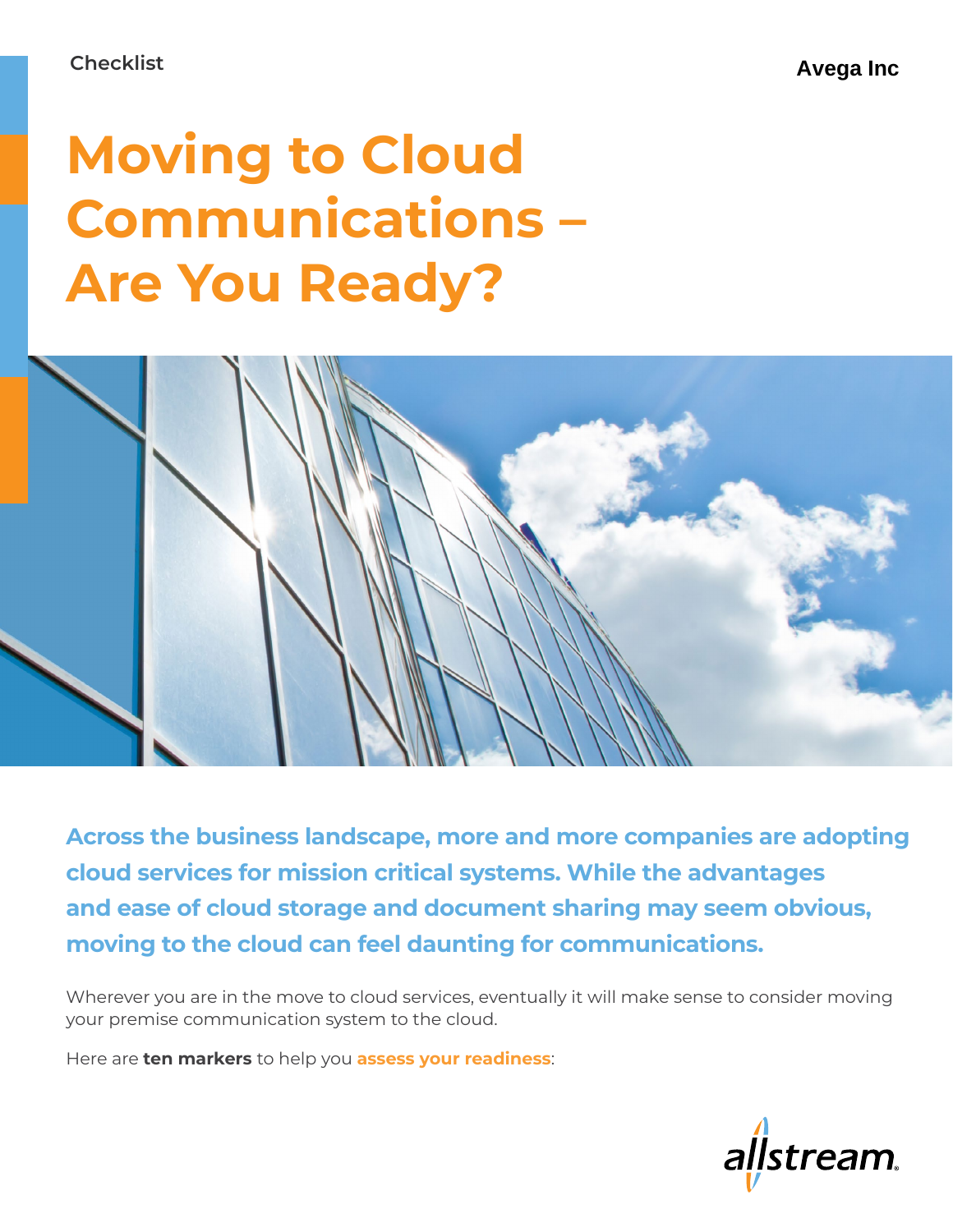# **Business Functionality**

### **You use cloud services now**

Many companies have migrated functions such as e-mail, storage, or customer relationship management (CRM) to cloud services. In such an environment, making the move to cloud communications can become the next step in a phased cloud implementation.

### **You aren't sure how your employees would communicate in the wake of a business disruption**

Business continuity is a growing concern in the modern era. If you are concerned that your employees would not be able to communicate with each other or with customers in the event of a disruption, it's time to consider cloud communications. Moving to the cloud can reduce outages to almost zero and ensure that your business is always available to customers — no matter what the nature of the disruption. Transitioning from an office based workforce to a home or remote office is much simpler with a cloud solution.

**It's tough to keep your network secure** On-premise systems are more vulnerable to security breaches than cloud systems. Cloud providers have secure data centers and experienced teams dedicated to keeping your

# **Scalability and Flexibility**

data secure.



**Your people work remotely more often**

A variety of factors has led to increasing numbers of office workers conducting business from home. Cloud communication systems make this move as easy as unplugging a phone and plugging it in at home.

### **Your business is growing quickly** Growth is the goal, right? But if your growth is contingent on buying new hardware, you might be hampering your own efforts. Cloud services can expand quickly and easily, allowing you to focus on growth.

**You have multiple locations** If your business has multiple locations, cloud services could be essential to maximizing communication between departments and employees.

### **Affordability**

### **Your hardware is getting close to end of life**

If your hardware is aging or discontinued, it's a good time to look at cloud services before you make a large hardware investment.

### **You're spending more each month to keep your communication systems running**

Premise systems are not a one-time expense. They require maintenance and support. If your expenses to maintain your system are slowly increasing, it may be time to consider cloud services. With one recurring monthly charge, you can know exactly what your communications system will cost each month no surprises!

## **Evergreen Technology**

### **It's becoming difficult to get parts or software updates for your phone system** In the past, a phone system would last many years with little reduced functionality. Manufacturers are now discontinuing entire product lines and many phone models. Software

is changing more rapidly than ever. Outdated phones will no longer function in the new environment.

### **Your customers are starting to ask for communication options you can't provide**

If your systems still provide mainly voice interaction, you could be putting your business at a competitive disadvantage. Modern customers like to have communication options such as live web chat and SMS text. Cloud services give you the options you're missing that help you connect with your customers the way they expect.